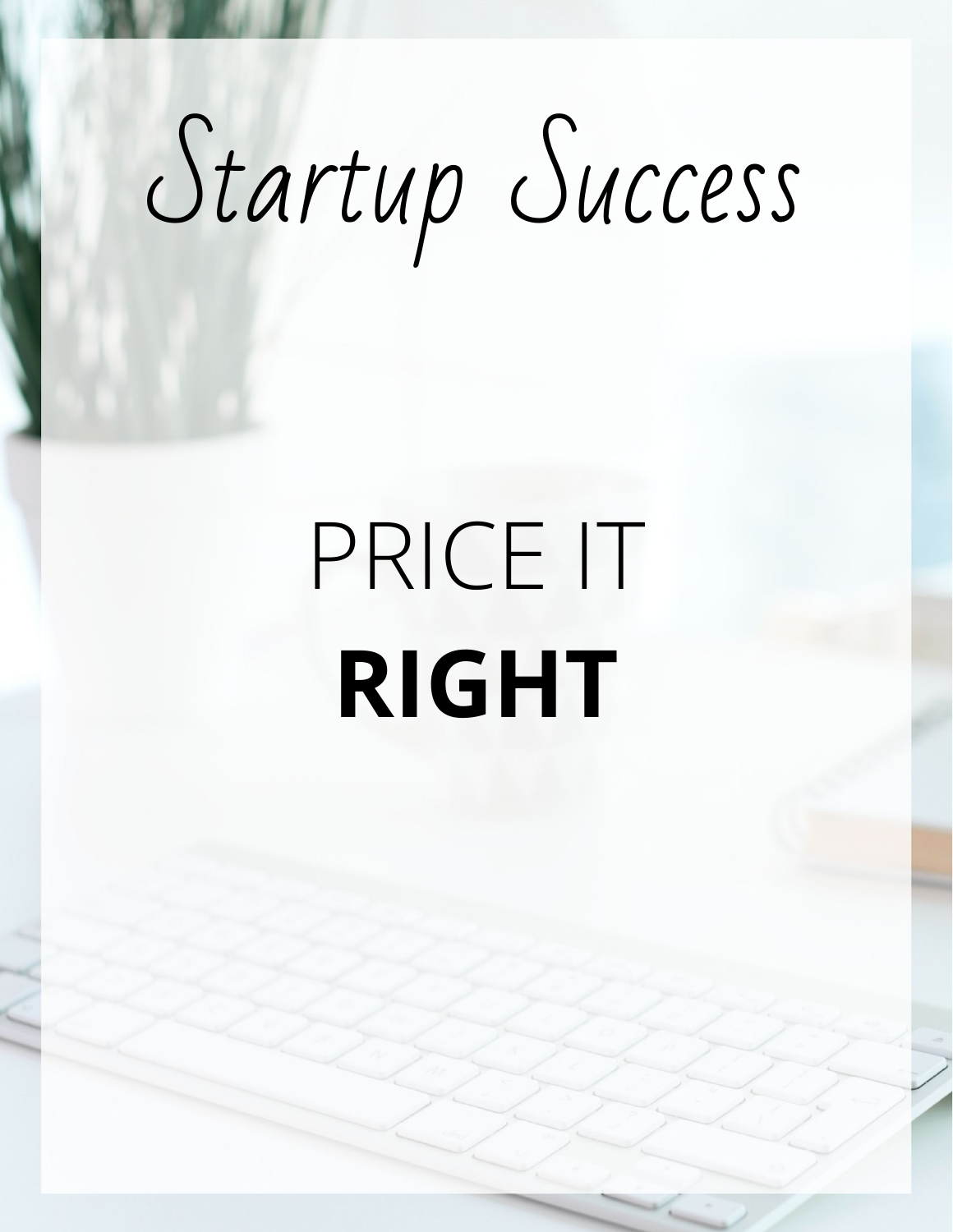Startup Success

MODULE 4 // Product Selection

#### Price It Right

What results does your product/service create for your customer?

| _________<br>_____ |
|--------------------|
|                    |

 $\bullet$  , and the state of the state of the state of the state of the state of the state of the state of the state of

Does this result MAKE your customer money? YES NO If so, how much? \$

Does this result SAVE your customer money? YES NO If so, how much? \$

Does this result save your customer TIME? YES NO If so, how much?  $\frac{1}{2}$  hrs /

How much is that time worth to them? *(i.e. what else would they likely want to spend that time doing?)*

\_\_\_\_\_\_\_\_\_\_\_\_\_\_\_\_\_\_\_\_\_\_\_\_\_\_\_\_\_\_\_\_\_\_\_\_\_\_\_\_\_\_\_\_\_\_\_\_\_\_\_\_\_\_\_\_\_\_\_\_\_

\_\_\_\_\_\_\_\_\_\_\_\_\_\_\_\_\_\_\_\_\_\_\_\_\_\_\_\_\_\_\_\_\_\_\_\_\_\_\_\_\_\_\_\_\_\_\_\_\_\_\_\_\_\_\_\_\_\_\_\_\_

\_\_\_\_\_\_\_\_\_\_\_\_\_\_\_\_\_\_\_\_\_\_\_\_\_\_\_\_\_\_\_\_\_\_\_\_\_\_\_\_\_\_\_\_\_\_\_\_\_\_\_\_\_\_\_\_\_\_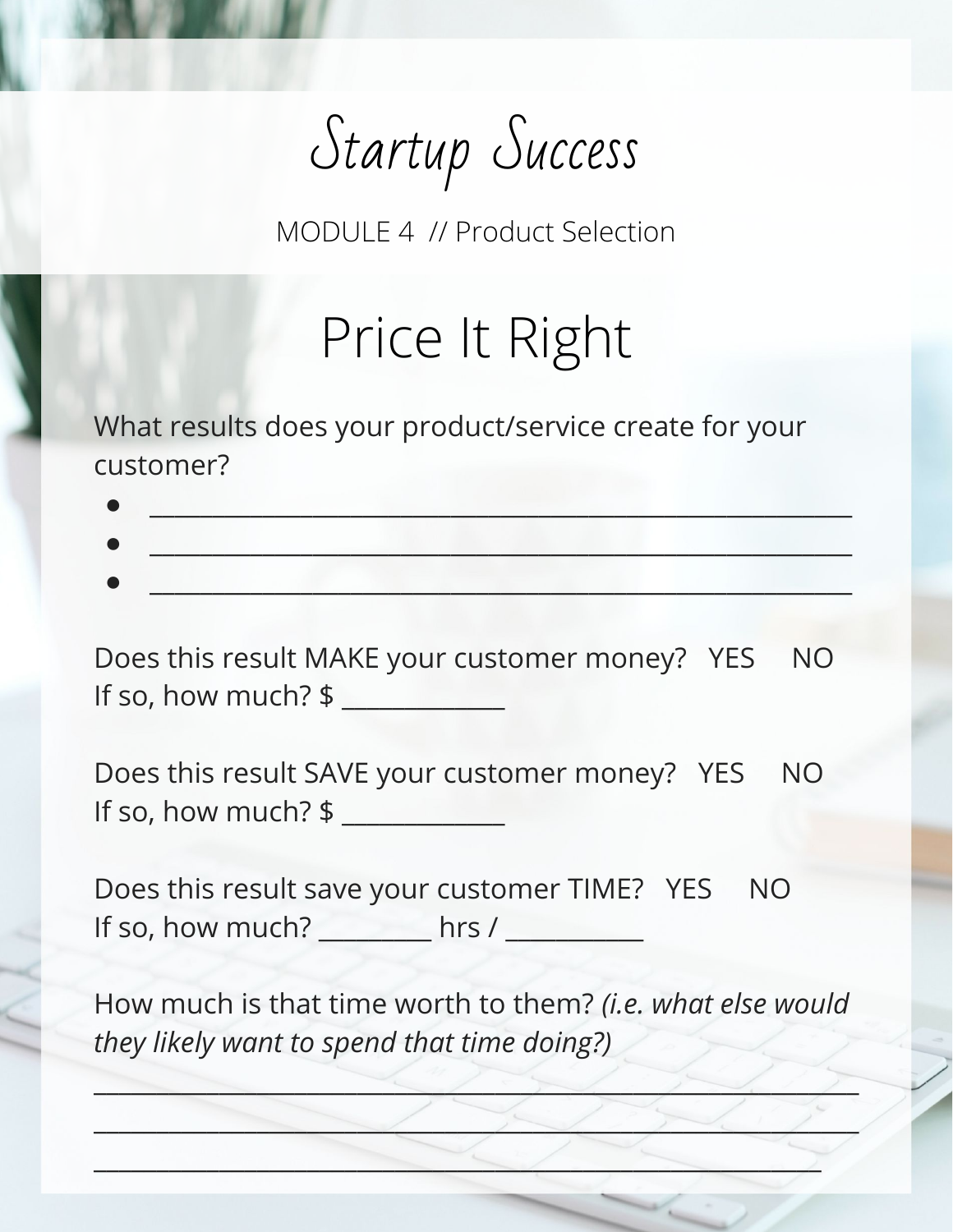Startup Success

MODULE 4 // Product Selection

#### Price It Right

How much money is the result that your product creates worth to your customer?  $\sim$  \$

 $\frac{1}{2}$  ,  $\frac{1}{2}$  ,  $\frac{1}{2}$  ,  $\frac{1}{2}$  ,  $\frac{1}{2}$  ,  $\frac{1}{2}$  ,  $\frac{1}{2}$  ,  $\frac{1}{2}$  ,  $\frac{1}{2}$  ,  $\frac{1}{2}$  ,  $\frac{1}{2}$  ,  $\frac{1}{2}$  ,  $\frac{1}{2}$  ,  $\frac{1}{2}$  ,  $\frac{1}{2}$  ,  $\frac{1}{2}$  ,  $\frac{1}{2}$  ,  $\frac{1}{2}$  ,  $\frac{1$ 

 $\frac{1}{2}$  ,  $\frac{1}{2}$  ,  $\frac{1}{2}$  ,  $\frac{1}{2}$  ,  $\frac{1}{2}$  ,  $\frac{1}{2}$  ,  $\frac{1}{2}$  ,  $\frac{1}{2}$  ,  $\frac{1}{2}$  ,  $\frac{1}{2}$  ,  $\frac{1}{2}$  ,  $\frac{1}{2}$  ,  $\frac{1}{2}$  ,  $\frac{1}{2}$  ,  $\frac{1}{2}$  ,  $\frac{1}{2}$  ,  $\frac{1}{2}$  ,  $\frac{1}{2}$  ,  $\frac{1$ 

 $\mathcal{L}_1 = \{ \mathcal{L}_1, \mathcal{L}_2, \ldots, \mathcal{L}_n \}$  , where  $\mathcal{L}_2 = \{ \mathcal{L}_1, \mathcal{L}_2, \ldots, \mathcal{L}_n \}$ 

Why?

How much does your competition charge for offerings that create similar results?

\$ \_\_\_\_\_\_\_\_\_\_\_\_\_\_\_ to \$ \_\_\_\_\_\_\_\_\_\_\_\_\_\_\_\_\_

How can you offer BETTER results than your competition?

 $\bullet$  , and the contribution of the contribution of  $\bullet$ 

 $\bullet$  , and the set of the set of the set of the set of the set of the set of the set of the set of the set of the set of the set of the set of the set of the set of the set of the set of the set of the set of the set of t

● \_\_\_\_\_\_\_\_\_\_\_\_\_\_\_\_\_\_\_\_\_\_\_\_\_\_\_\_\_\_\_\_\_\_\_\_\_\_\_\_\_\_\_\_\_\_\_\_\_\_\_\_\_\_\_\_

● \_\_\_\_\_\_\_\_\_\_\_\_\_\_\_\_\_\_\_\_\_\_\_\_\_\_\_\_\_\_\_\_\_\_\_\_\_\_\_\_\_\_\_\_\_\_\_\_\_\_\_\_\_\_\_\_